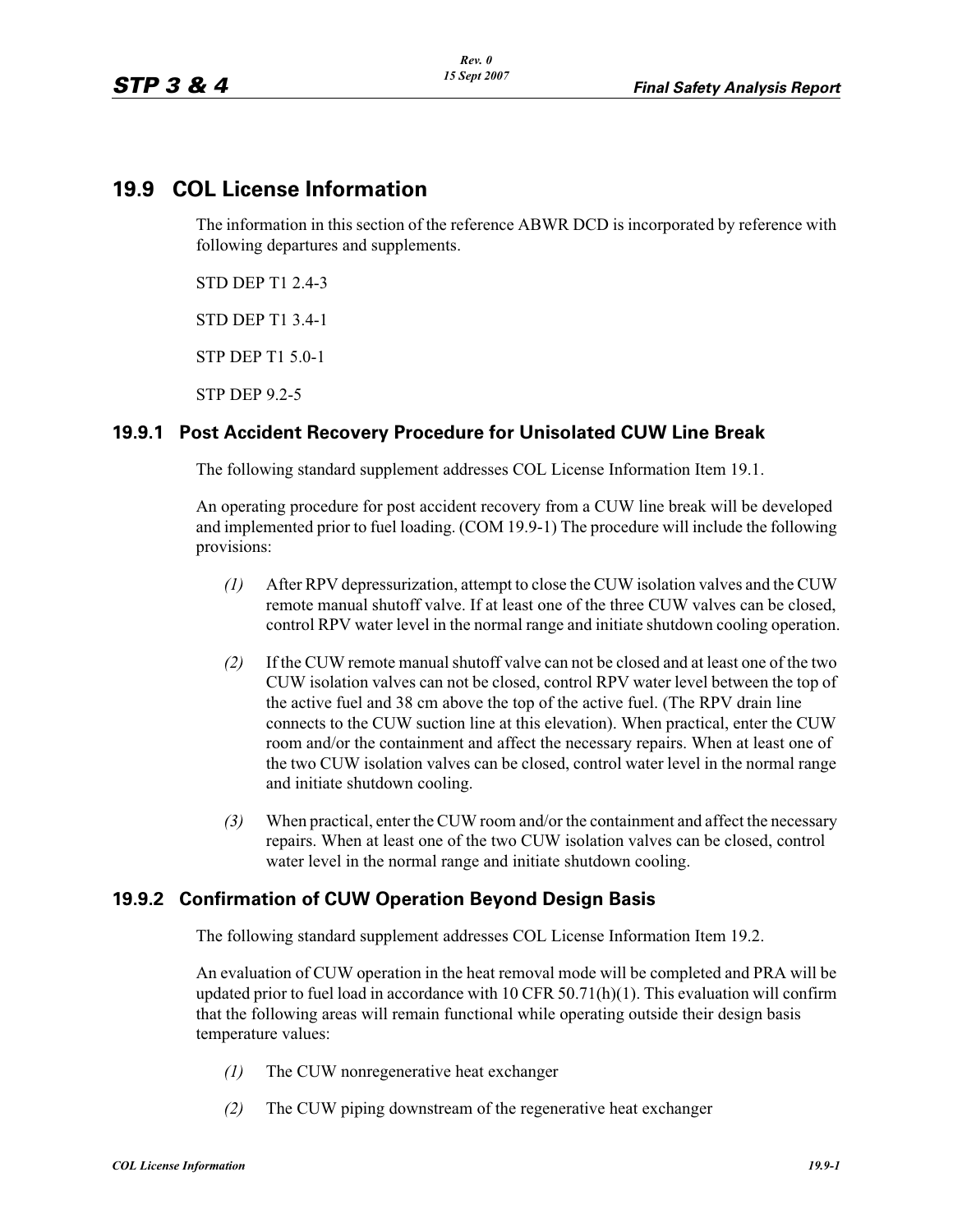- *(3)* The RCW piping downstream of the nonregenerative heat exchanger
- *(4)* The feedwater piping downstream of CUW injection
- *(5)* Piping supports for the above piping

The emergency operating procedure to operate the CUW in heat exchanger bypass mode will be developed and implemented prior to fuel loading. (COM 19.9-2) This procedure will include the following steps:

- *(1)* Terminate RBCCW flow to the RHR heat exchangers.
- *(2)* Bypass the hot water heat exchanger in the RBCCW line.
- *(3)* Bypass the flow control valve which controls RBCCW flow through the NRHX.

### **19.9.3 Event Specific Procedures for Severe External Flooding**

#### STP DEP T1 5.0-1

*Internal* and external *flooding is addressed in Appendix 19R. The site selection process will take into account the worst case predicted flood. Then grade level and flood control methods (e.g., site grading) will be determined based on this predicted flood level. The grade level floor will be 0.3 meters above this predicted flood level. Therefore, external flooding should not be a major concern for the ABWR. To further reduce the susceptibility of external floods, plant and site specific procedures will be developed by the COL applicant for severe external flooding using the following guidelines:* 

- *(4) Check that the door between the turbine building and service buildings is closed.*
- *(5) Sandbag the external doors to the*
	- *(a) Reactor building,*
	- *(b) Control building,*
	- *(c) Service building,*
	- *(d) Pump house at the ultimate heat sink,*
	- *(e) Diesel generator fuel oil transfer pits, and*
	- *(f) Radwaste building.*
- *(6) Close and dog all external water tight doors in the reactor and control buildings.*
- *(7) Shut the plant down.*
- *(8) Use power from the diesel generators if offsite power is lost.*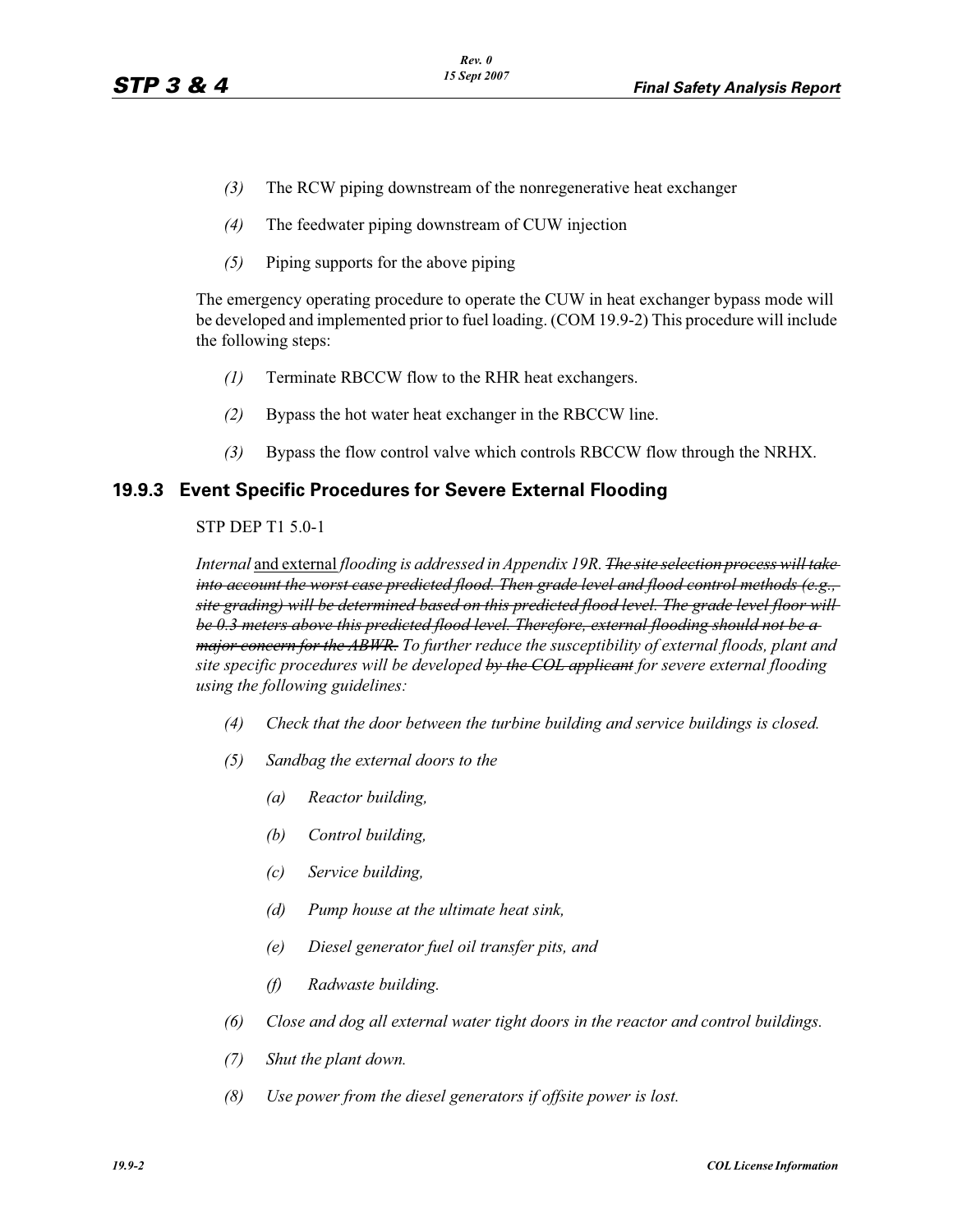*Underground passages between buildings would not be affected because they are required to be watertight.*

The following site-specific supplement addresses departure STP DEP T1 5.0-1.

The operating procedure for severe external flooding will be developed and implemented prior to fuel loading. (COM 19.9-3) The procedure will include the above guidelines and the following:

- *(1)* Procedures and training will be developed to ensure that observation of the main cooling reservoir is conducted such that main control room personnel will be alerted on indications of a main cooling reservoir breach. These procedures will also direct that the main control room access door will be closed immediately on receipt of such notification.
- *(2)* The site layout will be such that unobstructed views of the area between the main cooling reservoir and units 3&4 are available to the personnel assigned responsibility to alert the main control room staff of a potential main cooling reservoir breach. If necessary, lighting will be provided to ensure such views at night.
- *(3)* Procedures will be developed to ensure that flood barriers are closed on notification of Colorado River dam failures upstream of the site.
- *(4)* Frequent, periodic inspections of the main cooling reservoir will be performed to detect any indications of potential main cooling reservoir failure.

### **19.9.4 Confirmation of Seismic Capacities Beyond the Plant Design Basis**

The following standard supplement addresses COL License Information Item 19.4.

The seismic capacity analysis will be completed prior to fuel loading and the PRA will be updated in accordance with 10 CFR 50.71(h)(1). (COM 19.9-4)

### **19.9.5 Plant Walkdowns**

The following standard supplement addresses COL License Information Item 19.5.

Procedures for plant walkdowns to identify seismic, fire, and internal flooding vulnerabilities will be developed and implemented prior to fuel loading. (COM 19.9-5)

### **19.9.6 Confirmation of Loss of AC Power Event**

The following site-specific supplement addresses COL License Information Item 19.6.

The site-specific frequency estimate for the loss of AC power event (Subsection 19D.3.1.2.4) is complete. The assessment addressed site-specific parameters (as indicated in NUREG/CR-6890) such as specific causes (e.g., a severe storm) of the loss of power, and their impact on a timely recovery of AC power. This evaluation verified that the overall risk impact of grid events at STP is bounded by the original Subsection 19D analysis.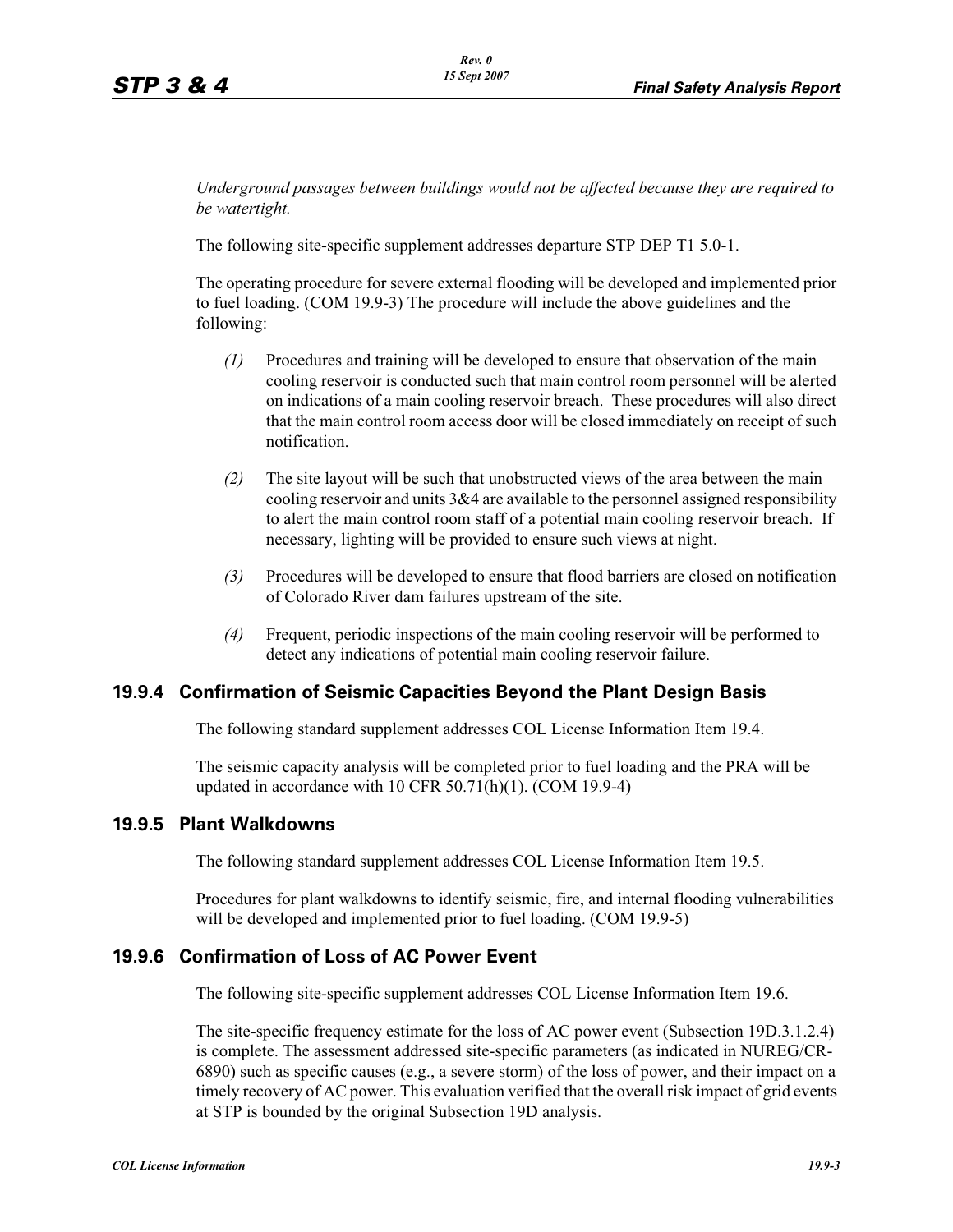# **19.9.7 Procedures and Training for Use of AC-Independent Water Addition**

The following standard supplement addresses COL License Information Item 19.7.

Operating procedures and training for AC-Independent Water Addition will be developed and implemented prior to fuel loading. The procedures will identify system valve actuations, which provide ACIWA via the RHR System as a water source to the RPV or Containment. (COM 19.9-6) The procedures will address operation of the ACIWA for vessel injection or drywell spray operation. Operation of the ACIWA System in the vessel injection mode requires valves F005, F101, and F102 to be opened and valve F592 to be closed. Reactor depressurization to below ACIWA System operating pressure is required prior to ACIWA operation in the vessel injection mode. Operation of the ACIWA in the drywell spray mode requires valves F017, F018, F101, and F102 to be opened and valve F592 to be closed. These valves are shown on Figure 5.4-10. The diesel fire pump will start automatically when the ACIWA is properly aligned for vessel injection or drywell spray. If the normal firewater system water supply is unavailable, the alternate water supply can be made available b y opening the manual valve between the diesel driven fire pump and the alternate water supply. This valve is shown in Figure 9.5-4. If it is necessary to use a fire truck for vessel injection or drywell spray, valve F103 must be opened in addition to operation of the valves discussed above for ACIWA operation. The valve for operation of the ACIWA using the fire truck is also shown on Figure 5.4-10. All of the valves required for ACIWA operation are manually operable.

STP 3 & 4 will make dose rate calculations for the specific configuration being constructed. These calculations will include the specific piping layout, shielding considerations, the potential for systems within the room to have recently been operated and thus contain radioactive coolant, and any other factors that significantly affect the dose rates. These dose rate calculations will be considered in the development of the specific plant procedures for ACIWA operation.

## **19.9.8 Actions to Avoid Common-Cause Failures in the Essential** *Multiplexing System (EMUX)* **Communications Function (ECF) and Other Common Cause Failures**

STD DEP T1 3.4-1

*To reduce the potential for significant EMUX* ECF *common cause failures, (Subsection 19N.4.12), the COL applicant will take the following actions:*

- *(1) To eliminate remote multiplexing unit (RMU)* interface function (RIF) *miscalibration as a credible source of EMUX* ECF *common cause failure, administrative procedures will be established to perform cross-channel checking of RMU* RIF *outputs at the main control room safety system logic and control instrumentation, as a final check point of RMU* RIF *calibration work.*
- *(2)* To prevent any unidentified *EMUX* ECF faults/failure modes (e.g., an undetected software fault) from propagating to other *EMUX* ECF divisions, the plant operating procedures will include the appropriate detailed procedures necessary to assure that the ABWR plant operations are maintained in compliance with the governing Technical Specifications during the periods of divisional *EMUX* ECF failure. This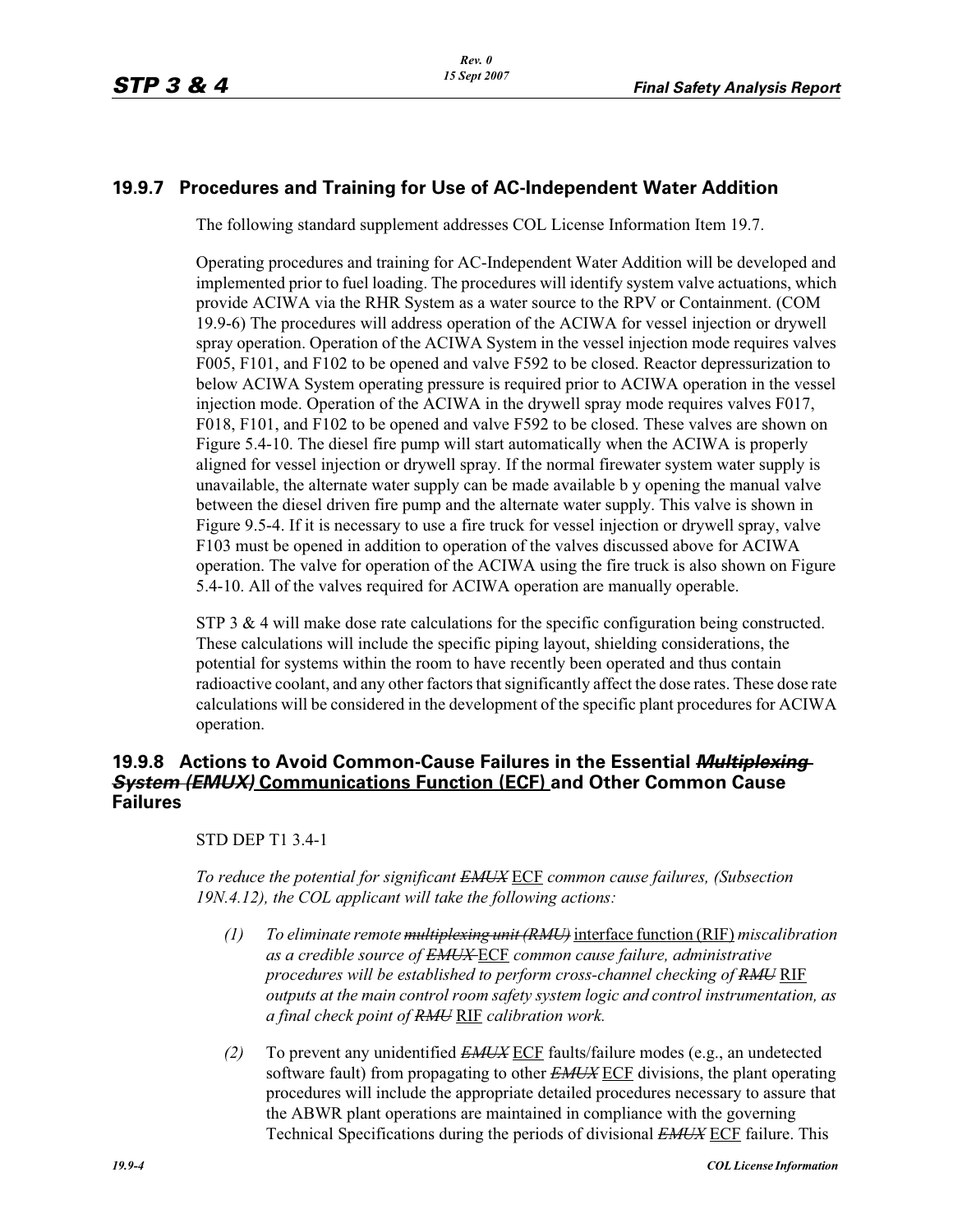will assure that such unidentified faults are effectively eliminated as a credible source of *EMUX* ECF common cause failure. These procedures will also include the appropriate symptom-based operator actions to assure that adequate core cooling is maintained in the hypothetical event of an entire *EMUX* ECF system failure.

*(3)* To eliminate maintenance/test errors as a credible source of *EMUX* ECF common cause failure, administrative procedures will be established which will not permit the same technician to work on multiple divisions of the *EMUX* ECF. As noted in Subsection 19D.7, a maintenance procedure must be established so that if a sensor is found out of tolerance, before it is recalibrated, the calibration instrument is first checked. In addition, the same technician will not be allowed to calibrate sensors in different divisions.

The following standard supplement addresses COL License Information Item 19.8.

Test, maintenance, surveillance and administrative procedures will be developed and implemented prior to fuel loading to ensure credible common mode failures cannot occur. (COM 19.9-7) These procedures shall include the above actions 1 through 3.

### **19.9.9 Actions to Mitigate Station Blackout Events**

The following standard supplement addresses COL License Information Item 19.9.

The analyses and procedures to confirm the assumptions modeled in PRA will be developed and implemented prior to fuel loading and the PRA will be updated in accordance with 10 CFR 50.71(h)(1). (COM 19.9-8) The following actions will be performed to confirm these assumptions:

- *(1)* Confirm that the minimum condensate storage tank volume is 570 cubic meters.
- *(2)* Develop battery loading profiles to define appropriate load shedding during station blackout to ensure that the RCIC System can be operated for approximately 8 hours (See Subsection 8.3.2.1.3.1).
- *(3)* Perform analyses to confirm that RCIC room temperature will not exceed equipment design temperature without room cooling for at least 8 hours.
- *(4)* Perform analyses to confirm that control room temperature will not exceed equipment design temperature for at least 8 hours without room cooling.
- *(5)* Develop procedures for the emergency replenishment of gas supply for safetyrelated, pneumatically operated components. A discussion of the types of actions which could be taken is in Subsection 19E.2.1.2.2.2(2)(b).
- *(6)* Develop procedures to provide backup DC power to ADS valves to keep the valves open as long as possible to keep the reactor vessel depressurized if such action was necessary during a Station Blackout. See the discussion in Subsection 19E.2.1.2.2.2(a).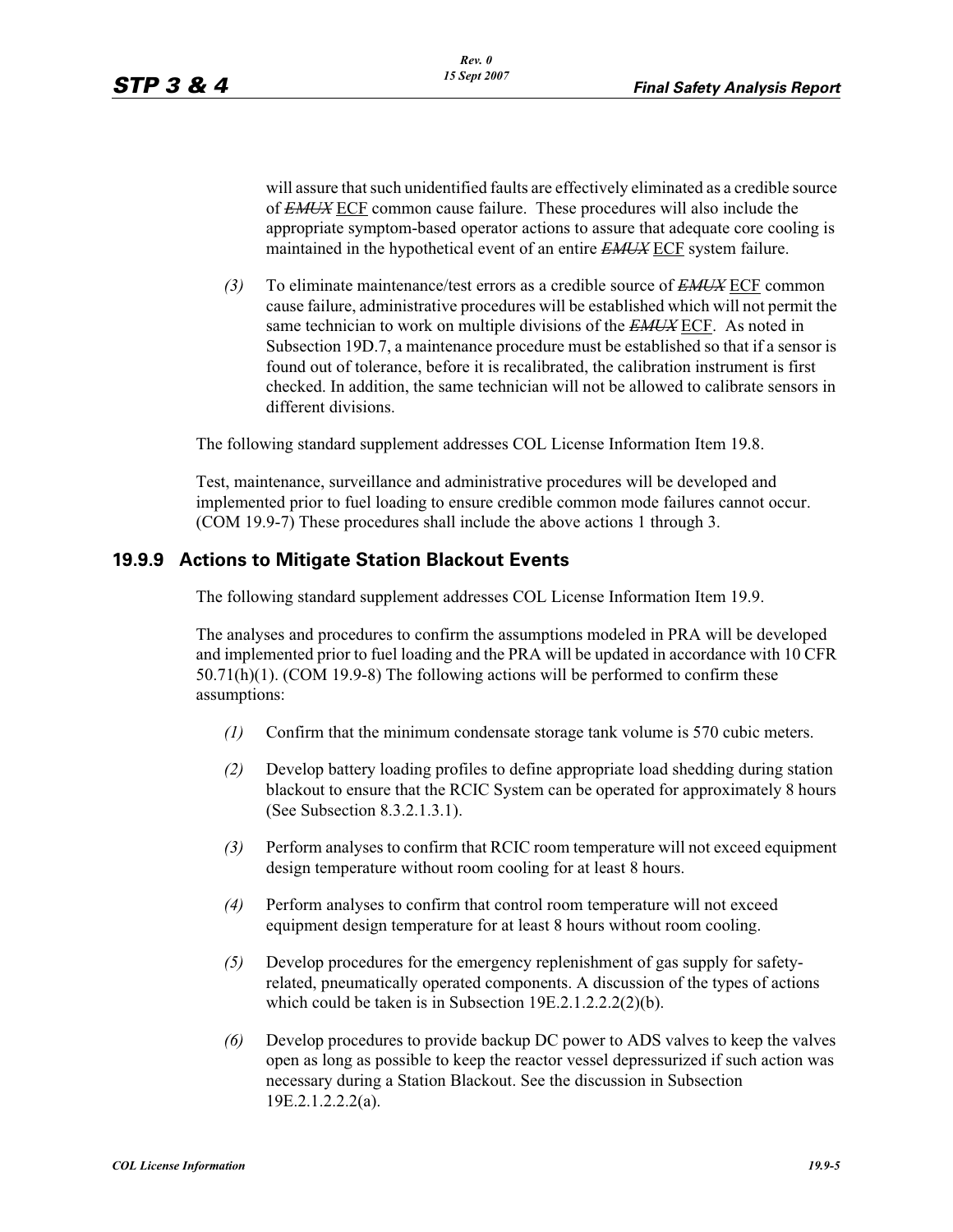The detailed procedures that supplement the Emergency Procedure Guidelines will include the manual valve operation that is noted in Subsection 19.7.3(3a).

### **19.9.10 Actions to Reduce Risk of Internal Flooding**

#### STP T1 DEP 5.0-1

*(8) Ensure that the design of the RSW System includes anti-siphon capability on both the supply and return lines* line *to the UHS.*

The following standard supplement addresses COL License Information Item 19.10.

Training, design, site-specific PRA based analysis, and procedures to reduce risk of internal flooding will be developed and implemented prior to fuel loading. (COM 19.9-9) These will include the following:

- *(1)* Training on isolation of potential flooding sources.
- *(2)* Maintenance of pump trip and valve isolation capability of potential unlimited flood sources will be controlled to assure that flood mitigation capability exists at all times. If pump trip and valve isolation capability is unavailable, procedures to monitor applicable piping lines for leakage must be implemented and replacement/repair of failed components must be completed as soon as possible or other mitigative features must be implemented.
- *(3)* Sizing of floor drains must be adequate to accommodate all potential flood rates. In sizing the floor drains, the following considerations must be addressed:
	- *(a)* The maximum volume and flow rate of potential flood sources on each floor must be calculated based on ANSI/ANS 58.2, "Design Basis For Protection Of Light Water Nuclear Power Plants Against The Effects Of Postulated Pipe Rupture."
	- *(b)* The floor drain sizing must be able to drain the highest flow rate in that area without allowing flood buildup to reach installed equipment in another area containing equipment from a different train or division (i.e. less than 200mm).
	- *(c)* The size and number of floor drains will account for the probability of some drains becoming clogged with debris.
- *(4)* Procedures for maintenance of watertight integrity of buildings and rooms especially during shutdown conditions.
- *(5)* Procedure to ensure that if flooding occurs in an ECCS divisional room that the watertight door to the affected room will not be opened until watertight integrity of the remaining ECCS rooms is assured.
- *(6)* Complete a site-specific PRA-based analysis for potential flood sources, the potential for flooding in the UHS pump house, and required mitigation features.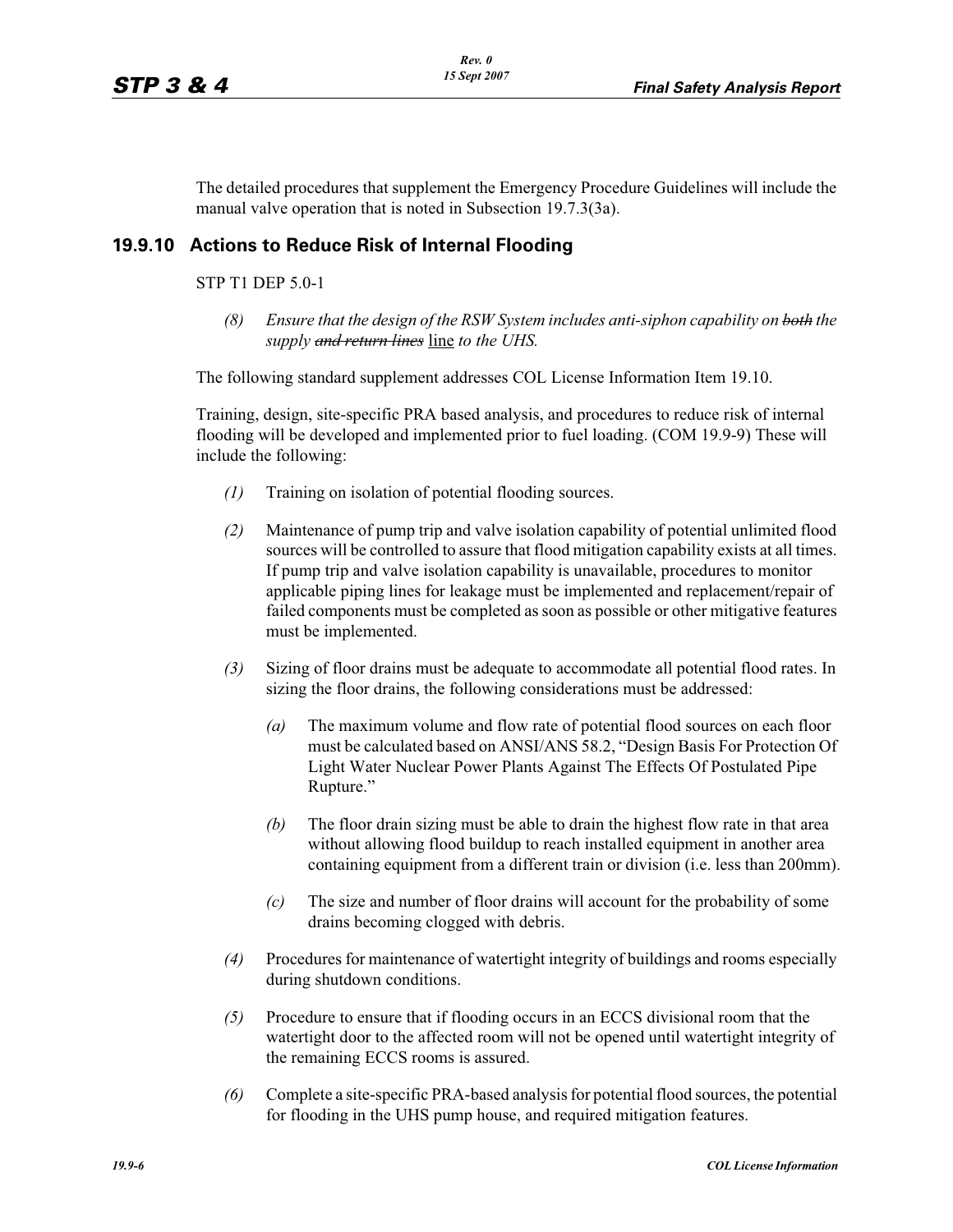- *(7)* Procedure to open doors or hatches to divert water from safety-related equipment following postulated floods.
- *(8)* Ensure that the design of the RSW System includes anti-siphon capability on the supply line to the UHS.
- *(9)* Ensure that seals on radwaste tunnels between buildings are adequate to prevent interbuilding flooding.
- *(10)* Ensure that the RSW pump house is designed to prevent interdivisional flooding and water in excess of 4000 meters of RSW piping cannot gravity drain to the control building.

### **19.9.11 Actions to Avoid Loss of Decay Heat Removal and Minimize Shutdown Risk**

The following standard supplement addresses COL License Information Item 19.11.

Operating procedures to avoid loss of decay heat removal during shutdown condition will be developed and implemented prior to fuel loading. (COM 19.9-10) Procedures will include the following:

- *(1)* Recovery of failed operating RHR System.
- *(2)* Rapid implementation of standby RHR Systems if the initially operating RHR system cannot be restored.
- *(3)* Ensuring that instrumentation associated with the following functions is kept available if the system is not in maintenance:
	- *-* RPV isolation valves,
	- *-* ADS,
	- *-* HPCF,
	- *-* LPFL,
	- *-* RPV water level, pressure, and temperature,
	- *-* RHR System alarms,
	- *-* EDG,
	- *-* Refueling interlock,
	- *-* Flood detection and valve/pump trip circuits.
- *(4)* Use of alternate means of decay heat removal using non-safety grade equipment such as reactor water cleanup, fuel pool cooling, or the main condenser.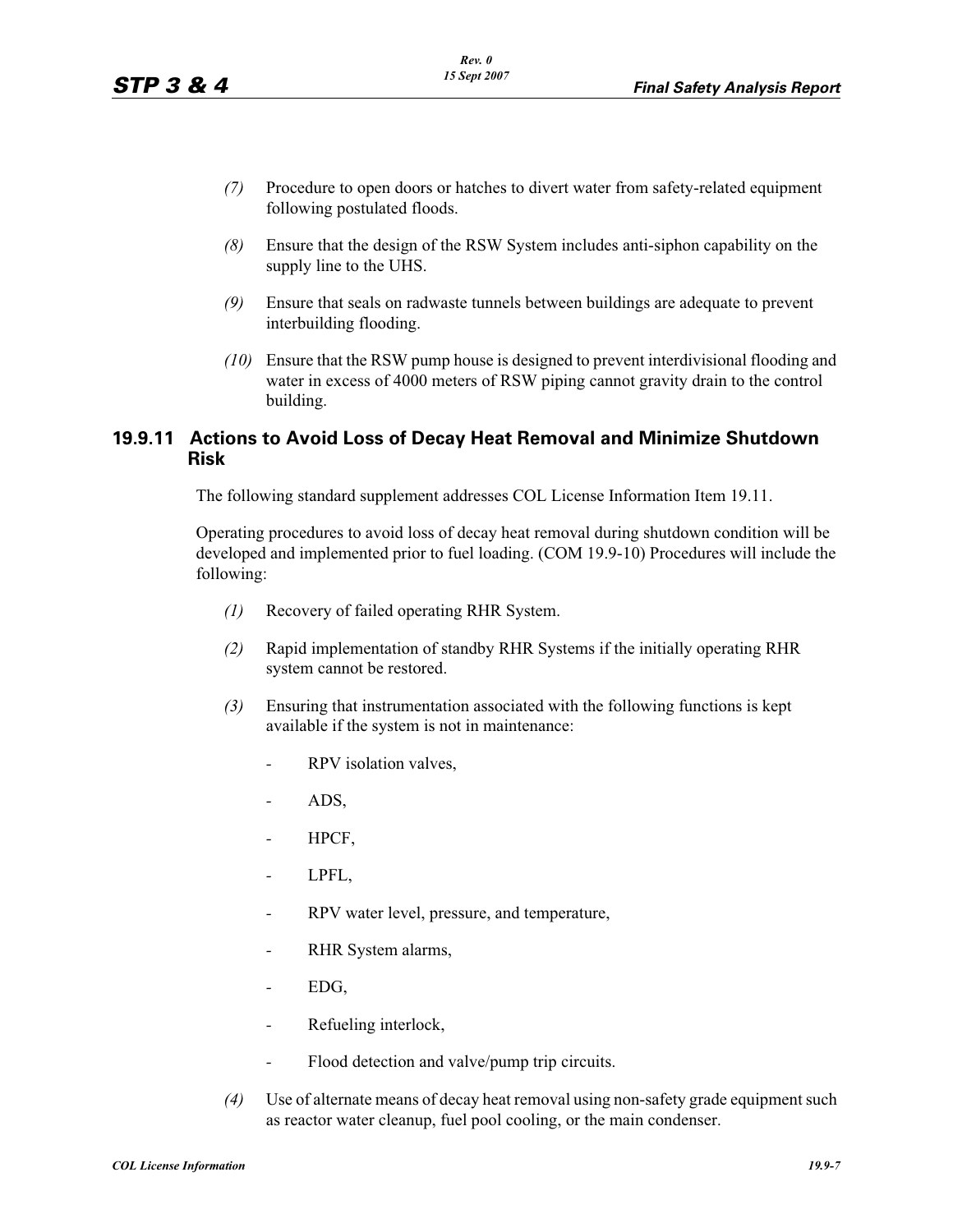- *(5)* Use of alternate means for inventory control using non-safety grade equipment such as AC-independent water addition, CRD pump (i.e., increasing CRD flow), and main feedwater and condensate.
- *(6)* Recovery from loss of offsite power.
- *(7)* Boiling as a means of decay heat removal in Mode 5 with the RPV head removed including available makeup sources.
- *(8)* Conducting suppression pool maintenance, especially as it relates to reduced availability of ECCS suction sources.
- *(9)* Fire/flood watches during periods of degraded safety division physical integrity.
- *(10)* Ensuring that at least one division of safety equipment is not in maintenance and its physical barriers are intact at all times.
- *(11)* Fire fighting during shutdown.
- *(12)* Use of remote shutdown panel while the plant is shutdown.

To reduce other risks during shutdown, procedures will include the following:

- *(1)* Firefighting with part of the fire protection system in maintenance,
- *(2)* Outage planning using guidance from NUMARC-91-06,
- *(3)* Use of freeze seals and RIP and CRD replacement.
- *(4)* Verification of correct fuel loading during refueling.
- *(5)* Maintenance of secondary containment during Modes 3 and 4, when necessary.

### **19.9.12 Procedures for Operation of RCIC from Outside the Control Room**

#### STD DEP T1 2.4-3

*In the PRA fire analysis (Subsection 19M.6.2), credit is taken for operation of RCIC from outside the control room. The COL applicant will develop procedures and conduct training for such RCIC operation.*

*The procedure should be developed along the following lines:*

*(1) Station operation personnel and provide communication at areas for manual operation of the RCIC suction valves (CST suction and suppression pool suction), RCIC turbine trip and throttle valve, RCIC turbine steam admission valve, outboard steam isolation valve, RPV injection valve, turbine speed control panel, and the Remote Shutdown Panel.*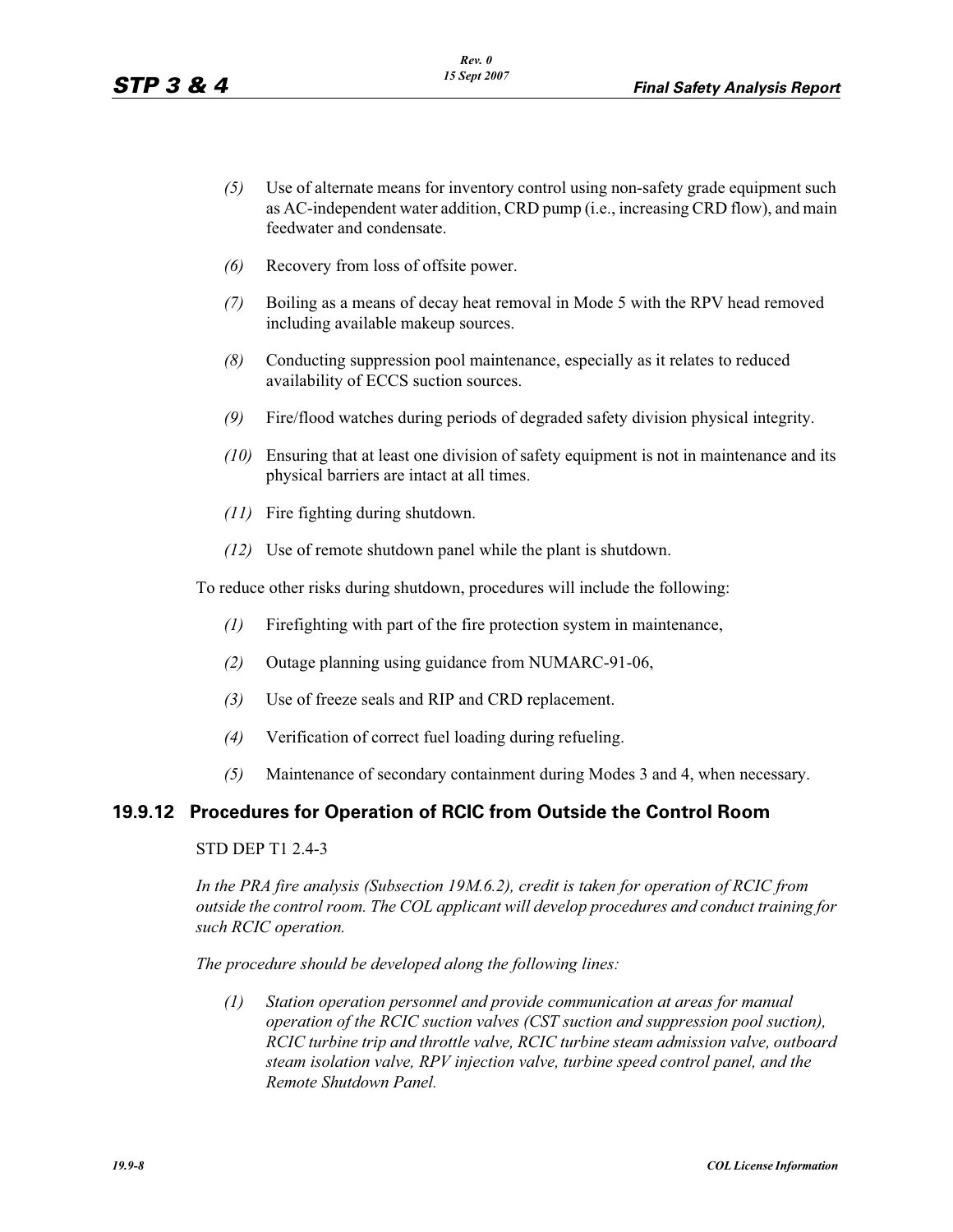- *(2) If the RCIC steam isolation valves are closed, open these valves from their MCCs. If necessary, disconnect power to the outboard steamline isolation valve and open it using the valve's manual handwheel.* Manually open the RPV Injection Valve at the local motor control center or by the hand-wheel at the valve if the electrical power is not available.
- *(3) Disconnect or de-energize all control signals to and from the turbine.* Manually close the drain valves from the steam supply to RCIC turbine and turbine drains to the drain tank.
- *(4) Close the turbine trip and throttle valve.* Manually open the turbine steam supply valve at the motor control center or by the hand-wheel at the valve if the electrical power is not available.
- *(5) Disconnect power to the motor-operated suction valve (CST or suppression pool, as required), steam admission valve, and manually open these valves using their handwheels.* If power supply is available, manually start the RCIC room air-handling unit from the motor control center.
- *(6) Use a portable speed sensing instrument to monitor turbine speed.* Start RHR A or B Loop in Suppression Pool Cooling mode from the Remote Shutdown Panel.
- *(7) Manually manipulate the trip and throttle valve and manually open the RPV injection valve using their handwheels. Control injection flow by manipulating the trip and throttle valve and operate the turbine below the overspeed trip value. If the turbine trips on overspeed, reset the trip and throttle valve, and manipulate this valve to operate the turbine.* Monitor RCIC operation at the Remote Shutdown Panel.
- *(8) Monitor RPV water level at the Remote Shutdown System. Maintain RPV water level between Level 3 (low level) and Level 8 (high level).* Manually switch the pump suction valve from CST to the Suppression Pool when CST water level drops below the low level setpoint.
- *(9)* Control reactor water level by switching RCIC into partial flow ON/OFF at the local control panel.
- *(10)* Monitor RPV water level at the Remote Shutdown System. Maintain RPV water level between Level 3 (low level) and Level 8 (high level).

The following standard supplement addresses COL License Information Item 19.12.

The operating procedure and training for the operation of RCIC from outside the control room will be developed and implemented before fuel loading. (COM 19.9-11) The procedures will include the 10 provisions listed above.

## **19.9.13 ECCS Test and Surveillance Intervals**

The following standard supplement addresses COL License Information Item 19.13.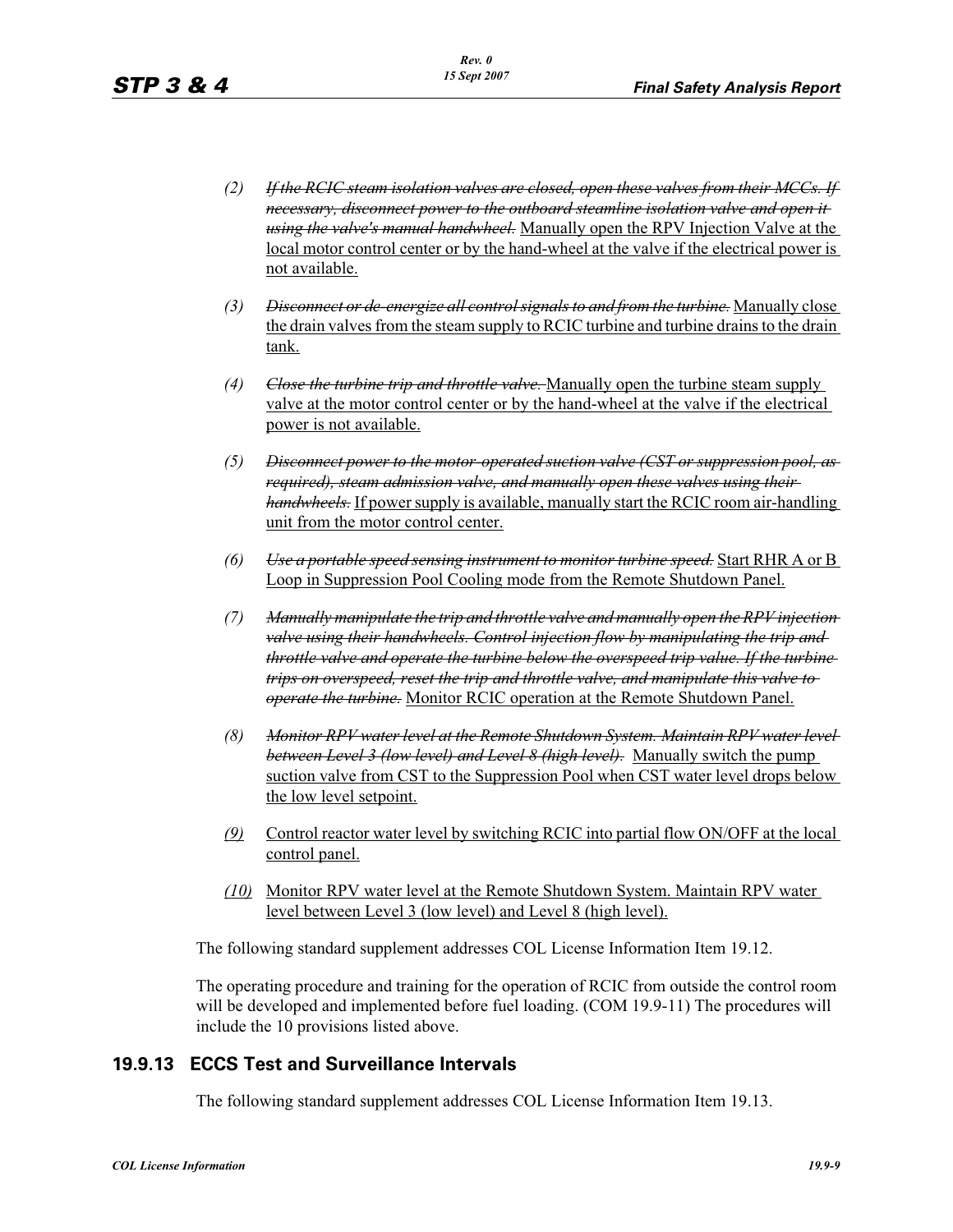A plan and procedures to identify departures of the test and surveillance intervals assumed in Tables 19D.6-1 through 19D.6-12 will be developed and implemented prior to fuel loading. (COM.19.9-12)

### **19.9.14 Accident Management**

The following standard supplement addresses COL License Information Item 19.14.

The important operator actions will be included in the operating procedures and the training of these procedures will be developed and implemented prior to fuel loading. (COM 19.9-13) The human actions identified will be reviewed so that detailed procedures can be developed and the appropriate training conducted. These procedures will include the following:

- *(1)* Directions and guidance for operation of the Containment Overpressure System (COPS) shutoff valves should be developed. Appropriate care will be taken in the development of these procedures to ensure that the recovery of containment heat removal or containment sprays do not induce late containment structural failure. If a suppression pool water level of at least one meter above the top of the top horizontal connecting vent can be maintained following COPS operation, the Licensee may leave the shutoff valves open until after recovery of Containment Heat Removal since the fission product release will be dominated by the initial noble gas release. In addition, the procedure for closure of the shutoff valves will include steps for the reintroduction of nitrogen into the containment. In developing accident mitigation strategies, the licensee will examine the potential benefits of drywell spray operation if the containment fails in the drywell.
- *(2)* For human actions that are taken that rely on instrumentation that may be operating outside of the qualification range, the expected performance of the instrumentation will be determined and additional guidance provided to the operator if needed.
- *(3)* Accident management strategies will consider the potential for recriticality during the recovery. A possible strategy could be a caution for the operators and/or technical support staff to monitor the power level (perhaps indirectly via the rate of containment pressurization) and enter ATWS procedures as necessary.

### **19.9.15 Manual Operation of MOVs**

The following standard supplement addresses COL License Information Item 19.15.

A procedure to operate motor operated valves manually will be developed and implemented prior to fuel loading. (COM 19.9-14)

### **19.9.16 High Pressure Core Flooder Discharge Valve**

The following standard supplement addresses COL License Information Item 19.16.

A procedure to verify that the HPCF discharge valve is in the locked-open position will be developed and implemented prior to fuel loading. (COM 19.9-15)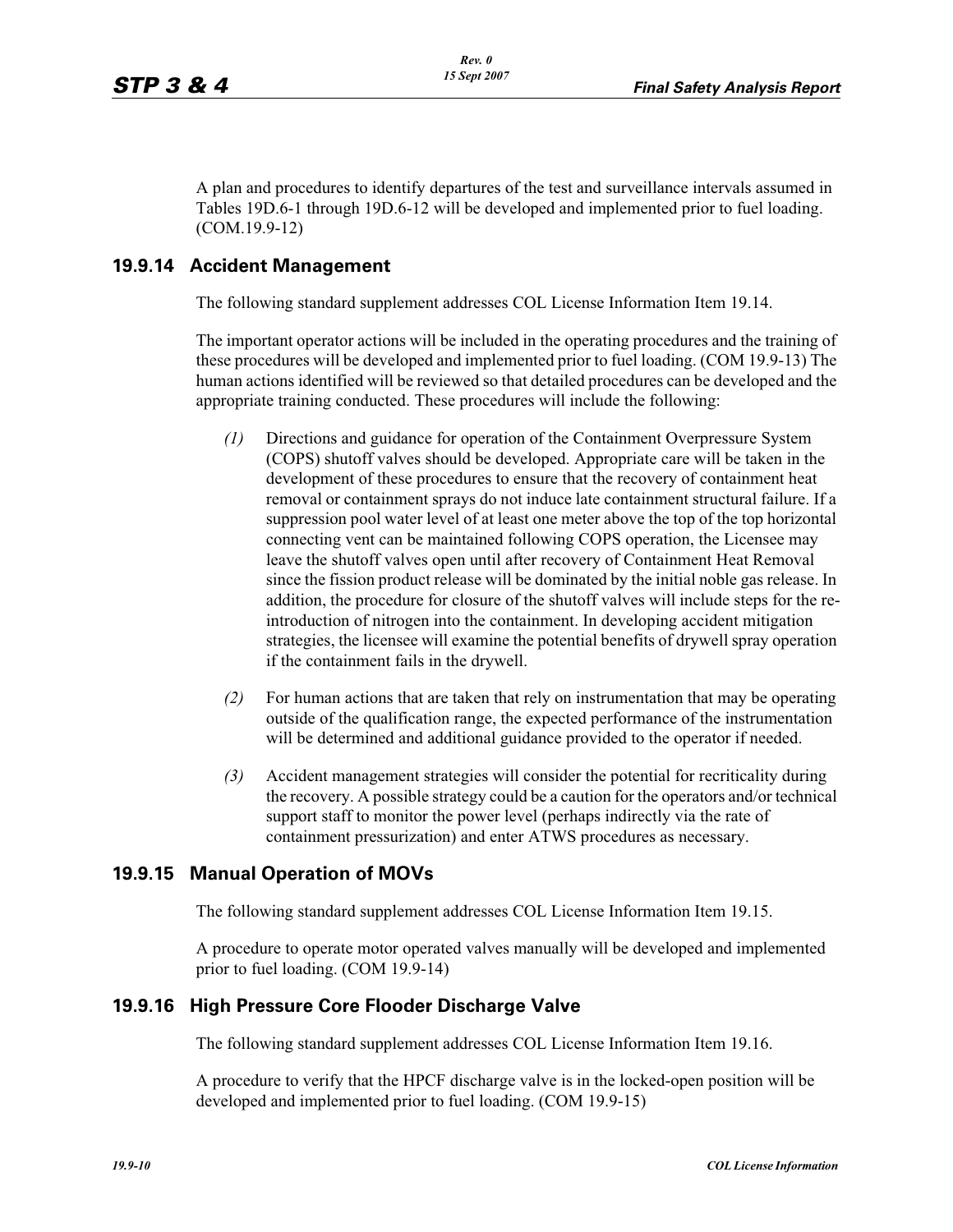## **19.9.17 Capability of Containment Isolation Valves**

The following standard supplement addresses COL License Information Item 19.17.

The stresses of the containment isolation valves will be demonstrated not to exceed ASME Section III service level C limits, and the ultimate pressure capability of the containment isolation valves will be demonstrated to be greater than 1.03 Mpa prior to fuel loading. (COM 19.9-16) The FSAR will be updated in accordance with 10 CFR  $50.71(e)$  based upon the results of this analysis.

## **19.9.18 Procedure to Insure Sample Lines and Drywell Purge Lines Remain Closed During Operation**

The following standard supplement addresses COL License Information Item 19.18.

Operating procedures and administrative controls to ensure that drywell purge and sample line valves are normally sealed and that the purge valves have motive power to the valve operators removed will be developed and implemented prior to fuel loading. (COM 19.9-17)

### **19.9.19 Procedures for Combustion Turbine Generator to Supply Power to Condensate Pumps**

The following standard supplement addresses COL License Information Item 19.19.

Operating procedures to manual transfer the Combustion Turbine Generator (CTG) power to the condensate pump and its support systems will be developed and implemented prior to fuel loading. (COM 19.9-18)

## **19.9.20 Actions to Assure Reliability of Supporting RCW and RSW Systems**

The following standard supplement addresses COL License Information Item 19.19a.

Operating procedures to swap RCW and RSW operating pumps and heat exchangers at least once every month will be developed and implemented prior to fuel loading. (COM 19.9-19)

### **19.9.21 Housing of ACIWA Equipment**

The following standard supplement addresses COL License Information Item 19.19b.

The capability of the building housing the ACIWA equipment to withstand site-specific seismic events, flooding, and other site-specific external events will be confirmed and will be included in the plant-specific PRA prior to fuel loading in accordance with 10 CFR 50.71(h)(1). (COM 19.9-20)

## **19.9.22 Procedures to Assure SRV Operability During Station Blackout**

The following standard supplement addresses COL License Information Item 19.19c.

Operating procedures to align stored nitrogen bottles for SRVs will be developed and implemented prior to fuel loading. (COM 19.9-21)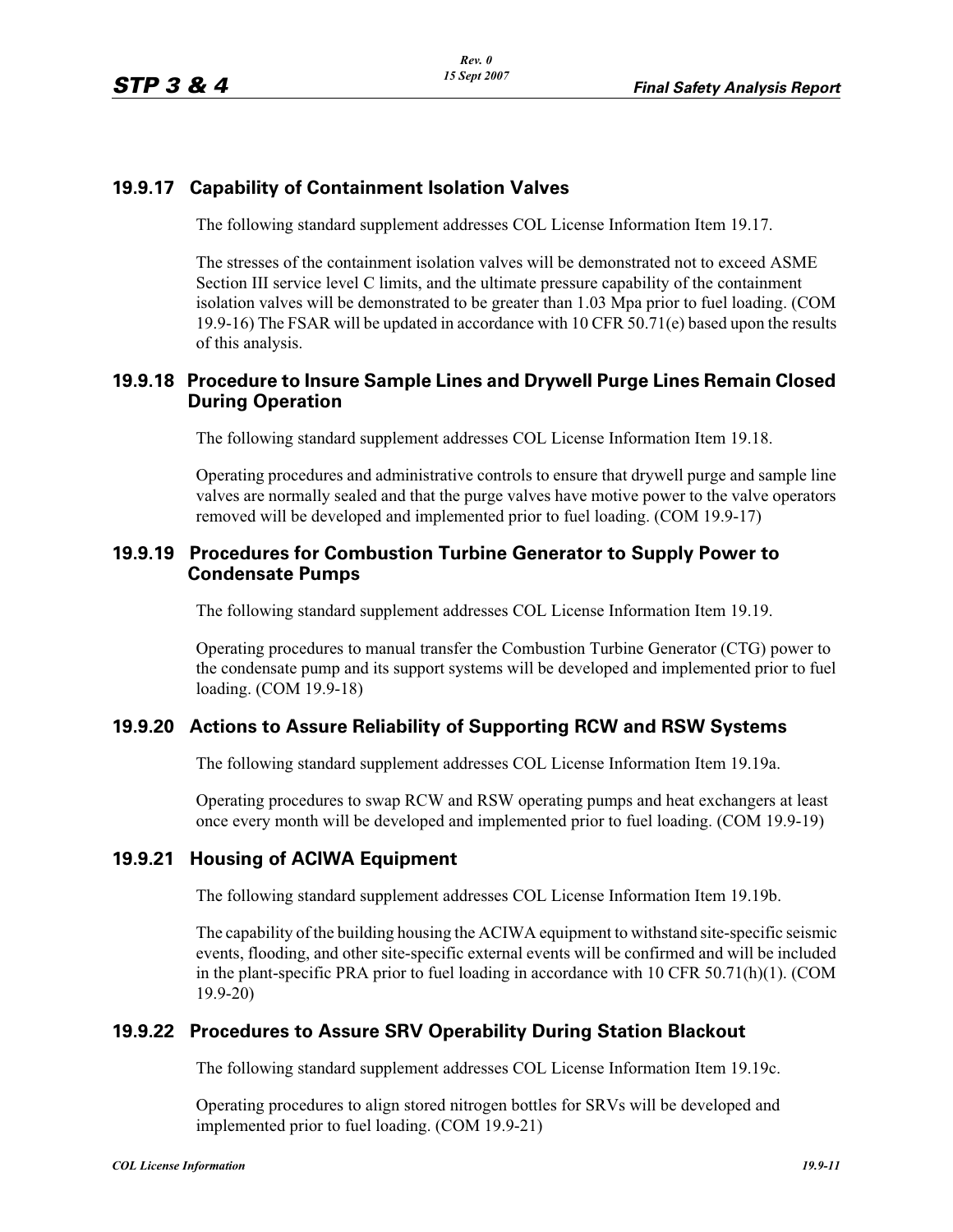# **19.9.23 Procedures for Ensuring Integrity of Freeze Seals**

The following standard supplement addresses COL License Information Item 19.19d.

The procedures to use and administratively control freeze seals will be developed and implemented prior to fuel loading. (COM 19.9-22) Procedures will ensure the integrity of the temporary boundary when freeze seals are used. Mitigative measures will be identified in advance, and appropriate back-up systems will be made available to minimize the effects of a loss of coolant inventory (See Subsection 19Q.8).

## **19.9.24 Procedures for Controlling Combustibles During Shutdown**

The following standard supplement addresses COL License Information Item 19.19e.

Administrative procedures to control combustibles and ignition sources will be developed and implemented prior to fuel loading. (COM 19.9-23)

## **19.9.25 Outage Planning and Control**

The following standard supplement addresses COL License Information Item 19.19f.

An outage planning and control program that is consistent with NUMARC 91-06 requirements will be developed and implemented before fuel loading. (COM.19.9-24)

### **19.9.26 Reactor Service Water Systems Definition**

The following site-specific supplement addresses COL License Information Item 19.19g and accounts for departure STP DEP 9.2-5.

The STP site-specific applicant review of RSW and UHS design configurations and performance capabilities against those assumed and modeled in Subsection 19D.6.4.2 have been completed and the impact of any differences on the ABWR PRA results has been assessed. The overall results of the evaluation are bounded by the conclusions of the standard ABWR SSAR.19.3.1.5 Results in Perspective. The net impact of the STP-specific design shows a net decrease in risk as compared to the standard ABWR PRA.

## **19.9.27 Capability of Vacuum Breaker**

The following standard supplement addresses COL License Information Item 19.19h.

The capability of the vacuum breaker seating material will be demonstrated to withstand the temperature profiles associated with the equipment survivability requirements specified in Subsection 19E.2.1.2.3 prior to fuel loading. (COM 19.9-25) The FSAR will be updated in accordance with 10 CFR 50.71(e) to reflect the results of this demonstration.

## **19.9.28 Capability of the Containment Atmospheric Monitoring System**

The following standard supplement addresses COL License Information Item 19.19i.